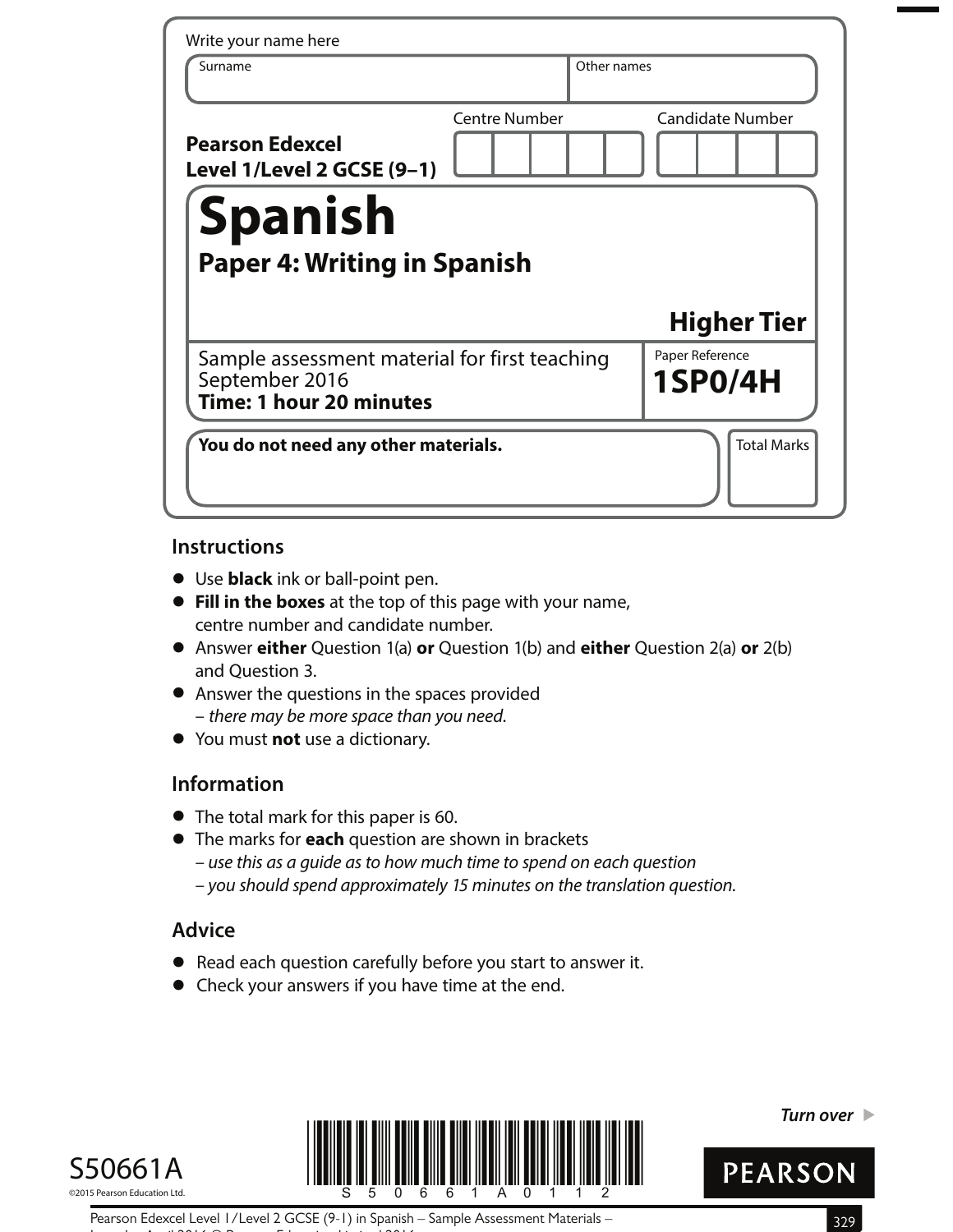| Choose either Question 1(a) or Question 1(b).                    |      |
|------------------------------------------------------------------|------|
| Mi área local                                                    |      |
| (a) Tu amigo Miguel va a visitarte en Inglaterra el mes próximo. |      |
| Escribe una respuesta a Miguel.                                  |      |
| Debes incluir los puntos siguientes:                             |      |
| el tiempo que hace normalmente durante las vacaciones            |      |
| lo que hiciste en tu ciudad recientemente<br>$\bullet$           |      |
| por qué vale la pena visitar tu ciudad<br>$\bullet$              |      |
| los planes que tienes para la visita de Miguel.<br>$\bullet$     |      |
| Escribe aproximadamente 80-90 palabras en español.               | (20) |
|                                                                  |      |
|                                                                  |      |
|                                                                  |      |
|                                                                  |      |
|                                                                  |      |
|                                                                  |      |
|                                                                  |      |
|                                                                  |      |
|                                                                  |      |
|                                                                  |      |
|                                                                  |      |
|                                                                  |      |
|                                                                  |      |
|                                                                  |      |
|                                                                  |      |
|                                                                  |      |
|                                                                  |      |
|                                                                  |      |
|                                                                  |      |
|                                                                  |      |
|                                                                  |      |

╳

Г

n,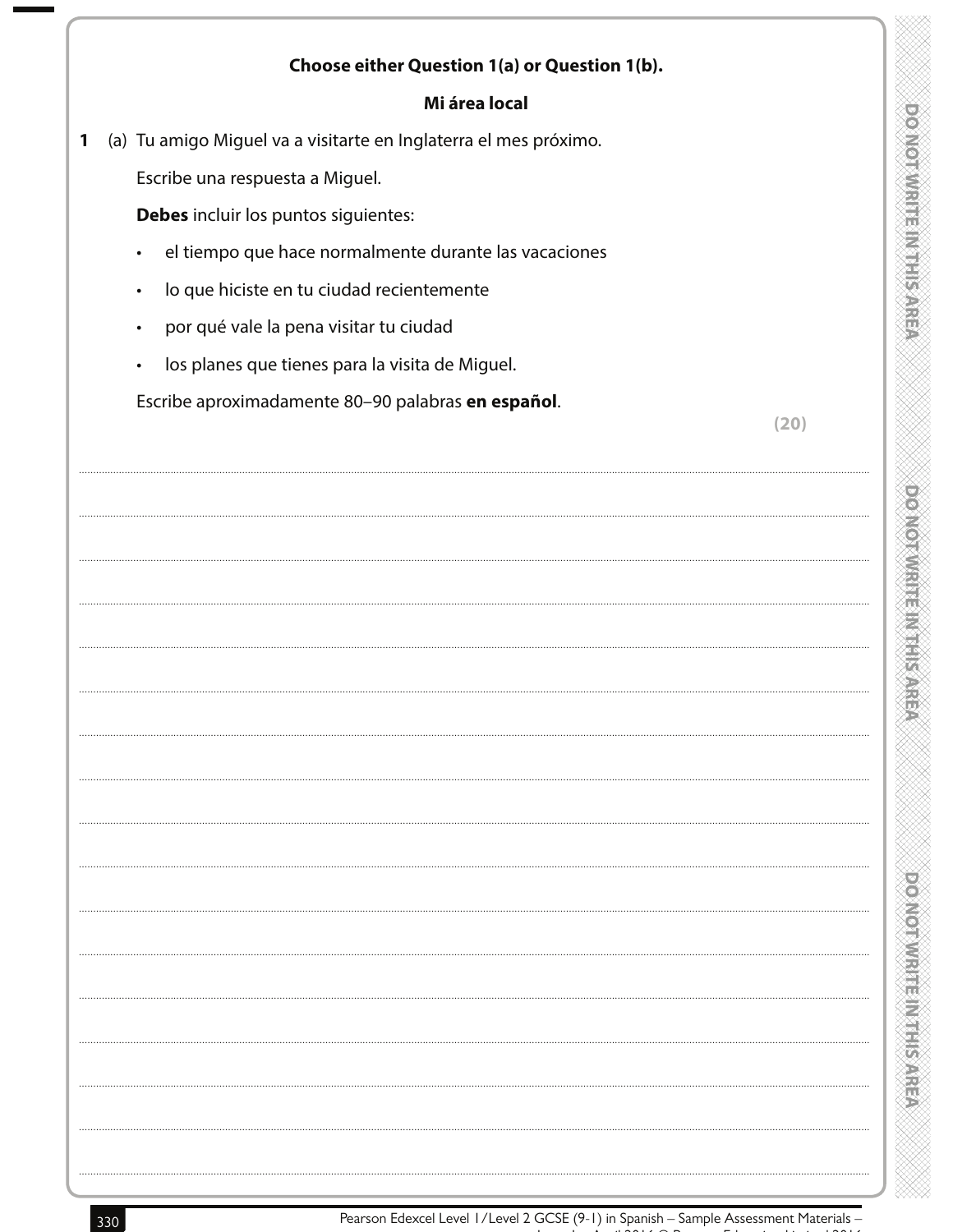|                               | . |
|-------------------------------|---|
|                               |   |
|                               |   |
|                               |   |
|                               |   |
|                               |   |
|                               |   |
|                               |   |
|                               |   |
|                               |   |
|                               |   |
| <b>FRANCISCO</b>              |   |
|                               |   |
|                               |   |
|                               |   |
|                               |   |
|                               |   |
|                               |   |
|                               |   |
|                               |   |
|                               |   |
|                               |   |
|                               |   |
|                               |   |
|                               |   |
|                               |   |
|                               |   |
|                               |   |
|                               |   |
|                               |   |
|                               |   |
| <b>METHER NEW EER</b>         |   |
|                               |   |
|                               |   |
|                               |   |
|                               |   |
|                               |   |
|                               |   |
|                               |   |
|                               |   |
|                               |   |
|                               |   |
|                               |   |
|                               |   |
|                               |   |
|                               |   |
|                               |   |
|                               |   |
|                               |   |
|                               |   |
|                               |   |
|                               |   |
|                               |   |
|                               |   |
|                               |   |
|                               |   |
|                               |   |
|                               |   |
|                               |   |
|                               |   |
|                               |   |
|                               |   |
|                               |   |
|                               |   |
|                               |   |
|                               |   |
|                               |   |
|                               |   |
|                               |   |
|                               | . |
|                               |   |
|                               |   |
|                               |   |
|                               |   |
|                               |   |
|                               |   |
|                               |   |
|                               |   |
| <b>REPARELLE MARKED MODES</b> |   |
|                               |   |
|                               |   |
|                               |   |
|                               |   |
|                               |   |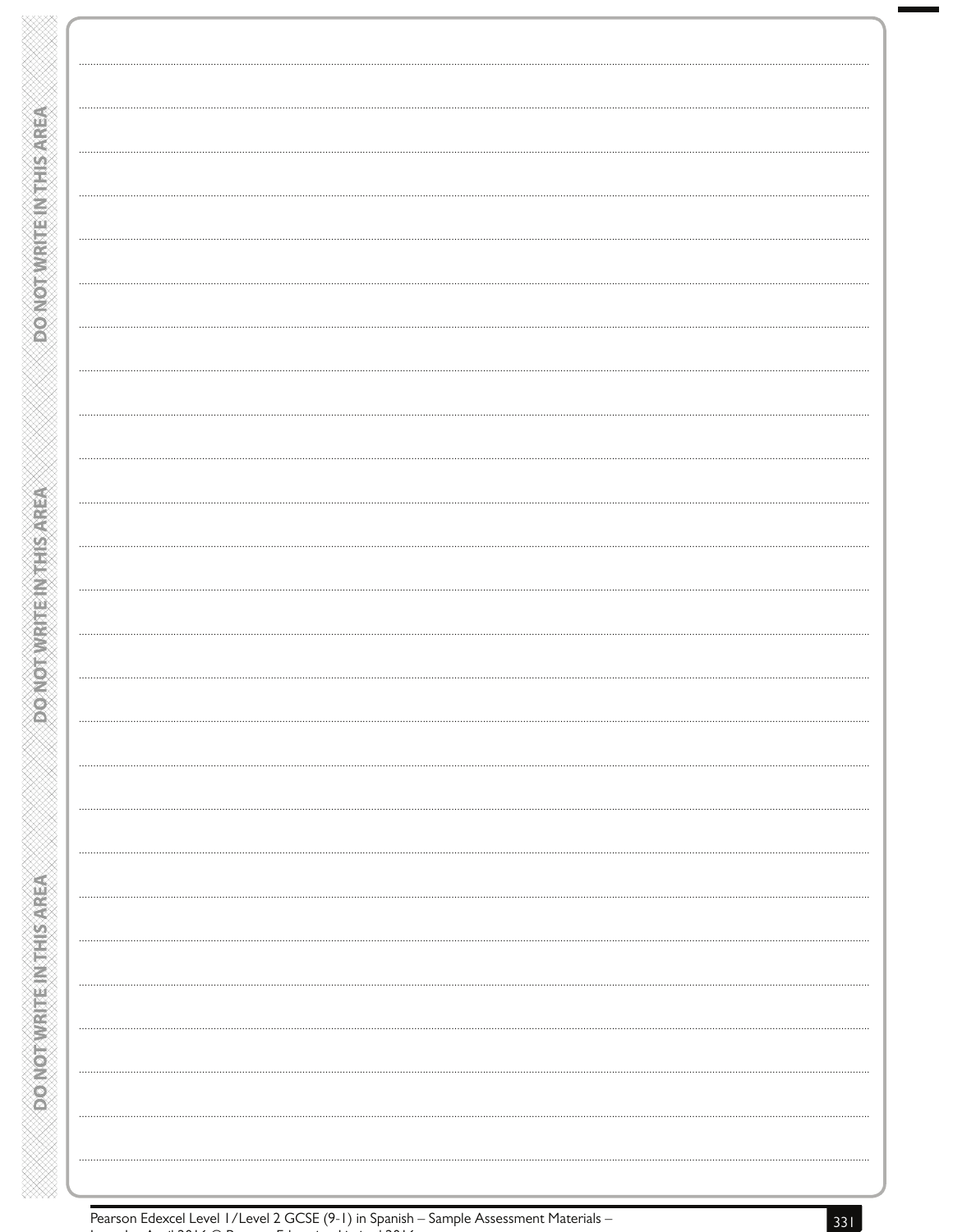| Mi amigo/amiga                                                                                                      |
|---------------------------------------------------------------------------------------------------------------------|
| (b) Tu profesor te ha pedido escribir un artículo para una revista para adolescentes<br>españoles sobre la amistad. |
| Escribe un artículo para la revista.                                                                                |
| <b>Debes</b> incluir los puntos siguientes:                                                                         |
| describe a tu amigo/amiga<br>$\bullet$                                                                              |
| algo divertido que hiciste con tu amigo/amiga recientemente<br>$\bullet$                                            |
| explica lo que es un buen amigo/amiga<br>$\bullet$                                                                  |
| los planes para el futuro que tenéis tú y tu amigo/amiga.<br>$\bullet$                                              |
| Escribe aproximadamente 80–90 palabras en español.                                                                  |

 $(20)$ 

poworwith shyral system

|   | en<br>All         |
|---|-------------------|
|   | 医类类               |
| . | ₩<br>3            |
|   | 耍                 |
|   |                   |
|   |                   |
|   |                   |
|   |                   |
|   | 6<br>C            |
|   |                   |
| . | <b>RATED MEES</b> |
| . | ۲<br>Ď<br>ΠŢ      |
|   | D                 |
|   |                   |
|   |                   |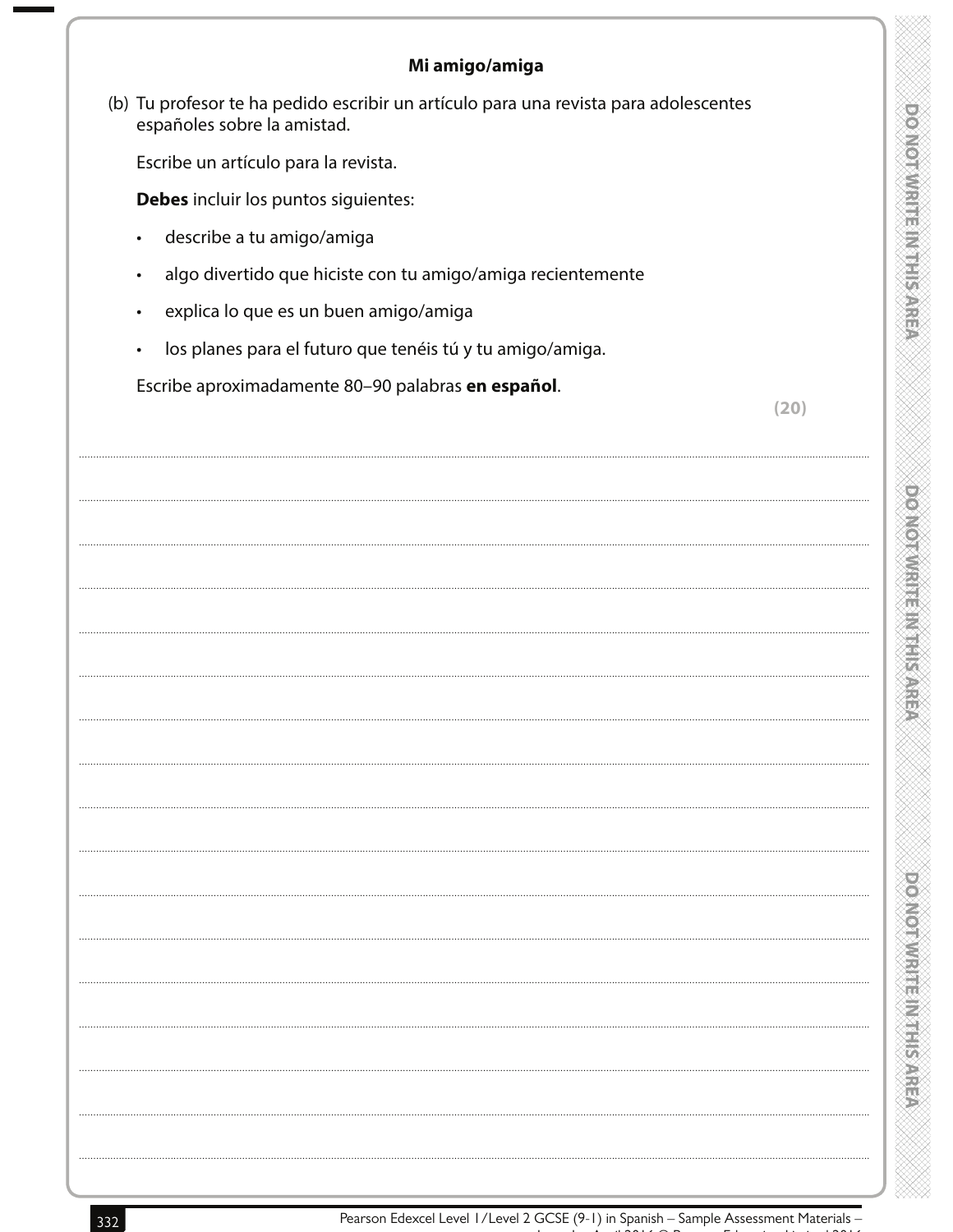|                                | .                                 |
|--------------------------------|-----------------------------------|
|                                |                                   |
|                                |                                   |
|                                |                                   |
|                                |                                   |
|                                |                                   |
|                                |                                   |
|                                |                                   |
|                                |                                   |
|                                |                                   |
|                                |                                   |
|                                |                                   |
|                                |                                   |
|                                |                                   |
|                                |                                   |
|                                |                                   |
|                                |                                   |
|                                |                                   |
|                                |                                   |
|                                |                                   |
|                                |                                   |
|                                |                                   |
|                                |                                   |
|                                |                                   |
|                                |                                   |
|                                |                                   |
|                                |                                   |
|                                |                                   |
|                                |                                   |
|                                |                                   |
|                                |                                   |
|                                |                                   |
|                                |                                   |
|                                |                                   |
|                                |                                   |
|                                |                                   |
|                                |                                   |
|                                |                                   |
|                                |                                   |
|                                |                                   |
|                                |                                   |
|                                |                                   |
|                                |                                   |
|                                |                                   |
|                                |                                   |
|                                |                                   |
| <b>POINOT WRITEIN ITS AREA</b> |                                   |
|                                |                                   |
|                                |                                   |
|                                |                                   |
|                                |                                   |
|                                | (Total for Question 1 = 20 marks) |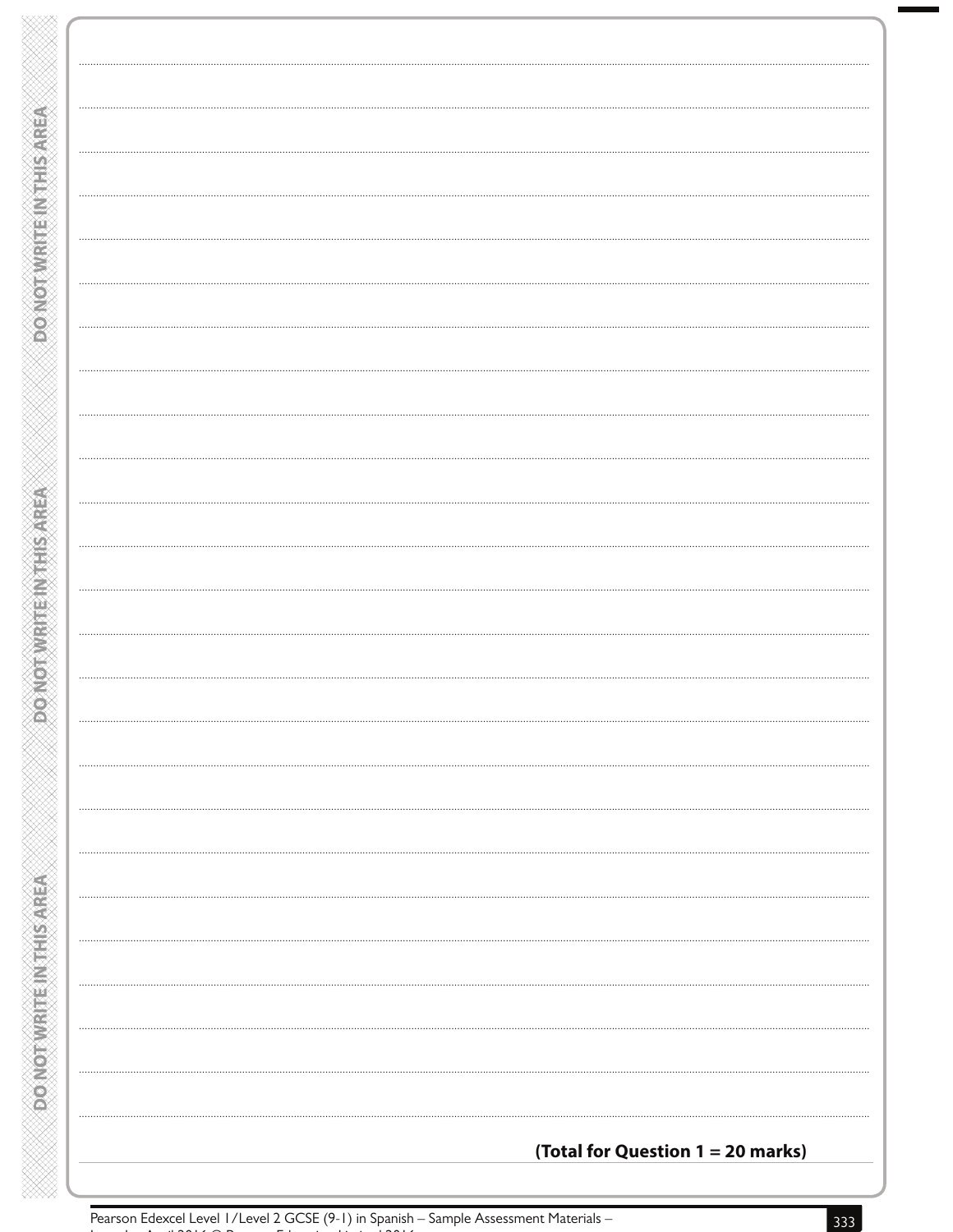|              | Choose either Question 2(a) or Question 2(b).                                                                                  |  |
|--------------|--------------------------------------------------------------------------------------------------------------------------------|--|
|              | Un festival de música internacional                                                                                            |  |
| $\mathbf{2}$ | (a) Usted ha visitado un festival de música internacional.                                                                     |  |
|              | Escriba usted un artículo para una revista española para interesar a los lectores en<br>los eventos musicales internacionales. |  |
|              | Debe incluir los puntos siguientes:                                                                                            |  |
|              | lo que hizo                                                                                                                    |  |
|              | lo más interesante del festival y por qué<br>$\bullet$                                                                         |  |
|              | por qué los eventos musicales son tan populares<br>$\bullet$                                                                   |  |
|              | los eventos músicales a los que va a asistir en el futuro.                                                                     |  |
|              | Justifique sus ideas y sus opiniones.                                                                                          |  |
|              | Escriba aproximadamente 130-150 palabras en español.                                                                           |  |
|              | (28)                                                                                                                           |  |
|              |                                                                                                                                |  |
|              |                                                                                                                                |  |
|              |                                                                                                                                |  |
|              |                                                                                                                                |  |
|              |                                                                                                                                |  |
|              |                                                                                                                                |  |
|              |                                                                                                                                |  |
|              |                                                                                                                                |  |
|              |                                                                                                                                |  |
|              |                                                                                                                                |  |
|              |                                                                                                                                |  |
|              |                                                                                                                                |  |
|              |                                                                                                                                |  |
|              |                                                                                                                                |  |
|              |                                                                                                                                |  |
|              |                                                                                                                                |  |
|              |                                                                                                                                |  |
|              |                                                                                                                                |  |
|              |                                                                                                                                |  |
|              |                                                                                                                                |  |
|              |                                                                                                                                |  |
|              |                                                                                                                                |  |

Г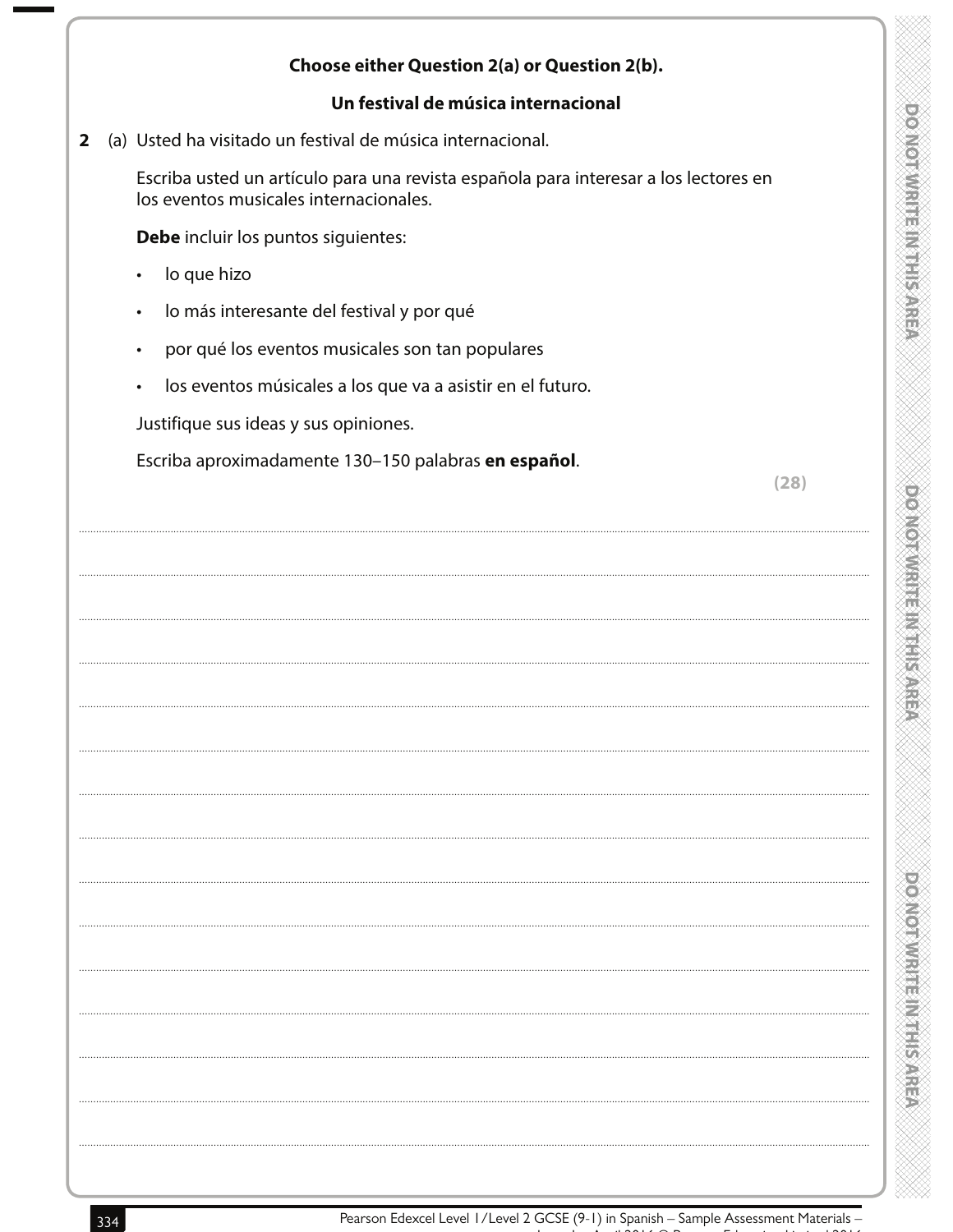|                               | . |
|-------------------------------|---|
|                               |   |
|                               |   |
|                               |   |
|                               |   |
|                               |   |
|                               |   |
|                               |   |
|                               |   |
|                               |   |
|                               |   |
| <b>FRANCISCO</b>              |   |
|                               |   |
|                               |   |
|                               |   |
|                               |   |
|                               |   |
|                               |   |
|                               |   |
|                               |   |
|                               |   |
|                               |   |
|                               |   |
|                               |   |
|                               |   |
|                               |   |
|                               |   |
|                               |   |
|                               |   |
|                               |   |
|                               |   |
|                               |   |
| <b>METHER NEW EER</b>         |   |
|                               |   |
|                               |   |
|                               |   |
|                               |   |
|                               |   |
|                               |   |
|                               |   |
|                               |   |
|                               |   |
|                               |   |
|                               |   |
|                               |   |
|                               |   |
|                               |   |
|                               |   |
|                               |   |
|                               |   |
|                               |   |
|                               |   |
|                               |   |
|                               |   |
|                               |   |
|                               |   |
|                               |   |
|                               |   |
|                               |   |
|                               |   |
|                               |   |
|                               |   |
|                               |   |
|                               |   |
|                               |   |
|                               |   |
|                               |   |
|                               |   |
|                               |   |
|                               |   |
|                               | . |
|                               |   |
|                               |   |
|                               |   |
|                               |   |
|                               |   |
|                               |   |
|                               |   |
|                               |   |
|                               |   |
| <b>REPARELLE MARKED MODES</b> |   |
|                               |   |
|                               |   |
|                               |   |
|                               |   |
|                               |   |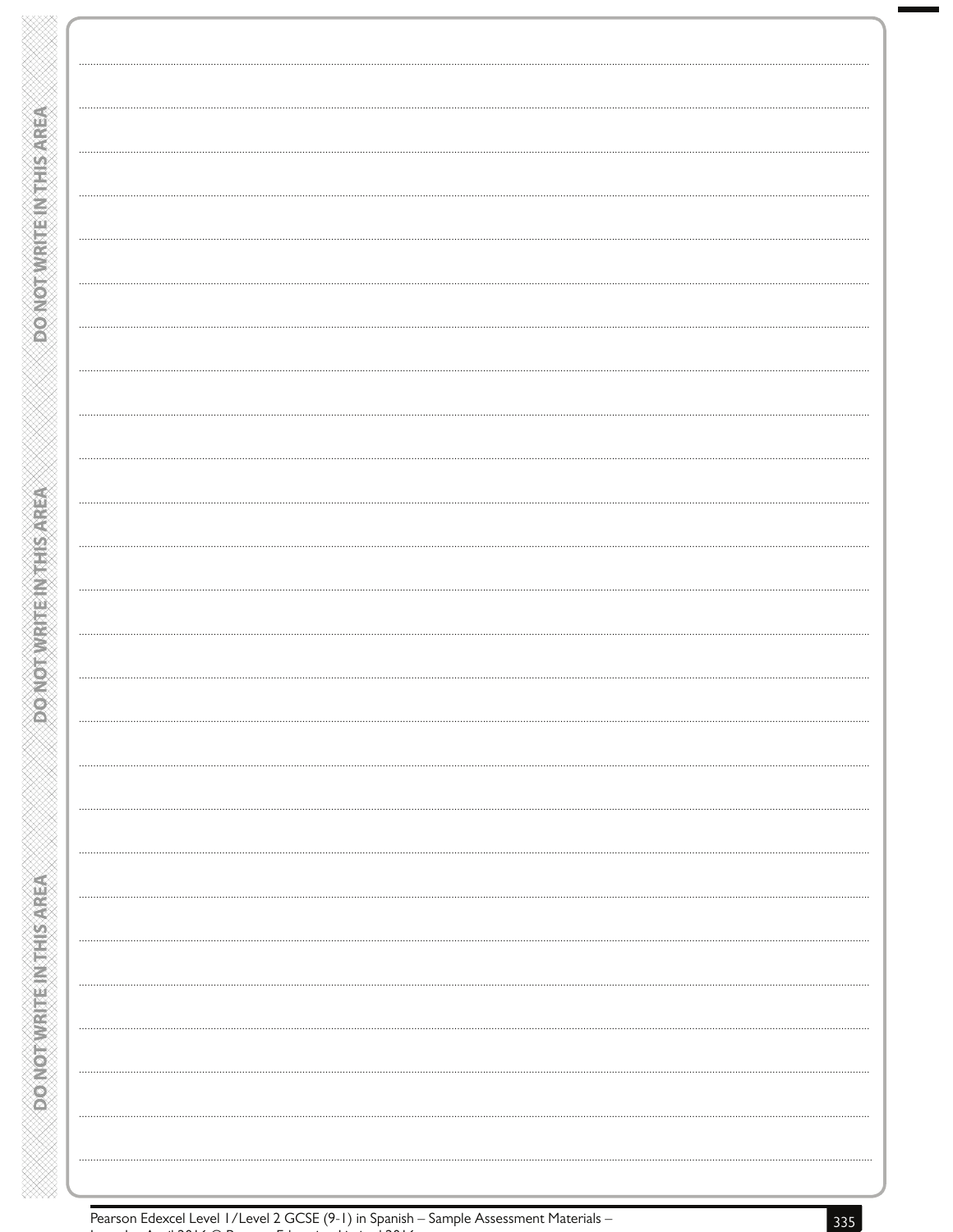|   | <b>DOMOTHWRITERNING</b>    |
|---|----------------------------|
|   |                            |
|   |                            |
|   |                            |
|   |                            |
|   |                            |
|   |                            |
|   |                            |
|   |                            |
|   |                            |
|   |                            |
|   |                            |
|   |                            |
|   |                            |
|   |                            |
|   |                            |
|   |                            |
|   |                            |
|   |                            |
|   |                            |
|   |                            |
|   |                            |
|   |                            |
|   |                            |
|   |                            |
|   |                            |
|   |                            |
|   |                            |
|   |                            |
|   | <b>DOMORAL REPORTS</b>     |
|   |                            |
|   |                            |
|   |                            |
|   |                            |
|   |                            |
|   |                            |
|   |                            |
|   |                            |
|   |                            |
|   |                            |
|   |                            |
|   |                            |
|   |                            |
|   |                            |
|   |                            |
| . |                            |
|   |                            |
|   |                            |
|   |                            |
|   | postogentiamente i società |
|   |                            |
|   |                            |
|   |                            |
|   |                            |
|   |                            |
|   |                            |
|   |                            |
|   |                            |
|   |                            |
|   |                            |
|   |                            |
|   |                            |
|   |                            |

п

ä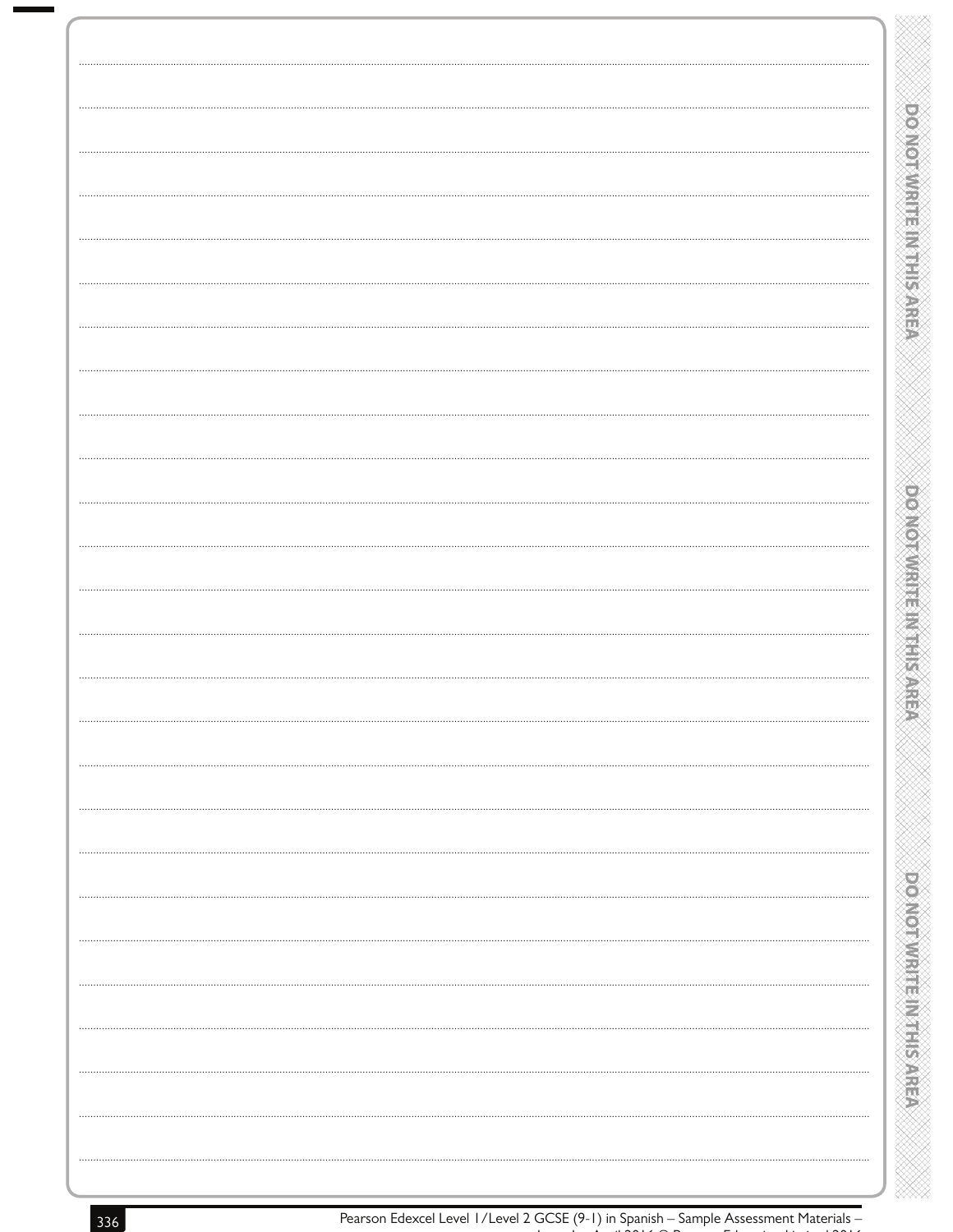(b) Usted se interesa mucho por la tecnología.

Escriba usted un informe para una revista española para convencer a los lectores de la importancia de la tecnología.

Debe incluir los puntos siguientes:

- la tecnología que usa
- lo que piensa de la tecnología y por qué
- cómo usted usó la tecnología la semana pasada
- cómo la tecnología cambiaría su vida en el futuro.

Justifique sus ideas y sus opiniones.

Escriba aproximadamente 130-150 palabras en español.

 $(28)$ 

**DONOTWRITEINITISAREA**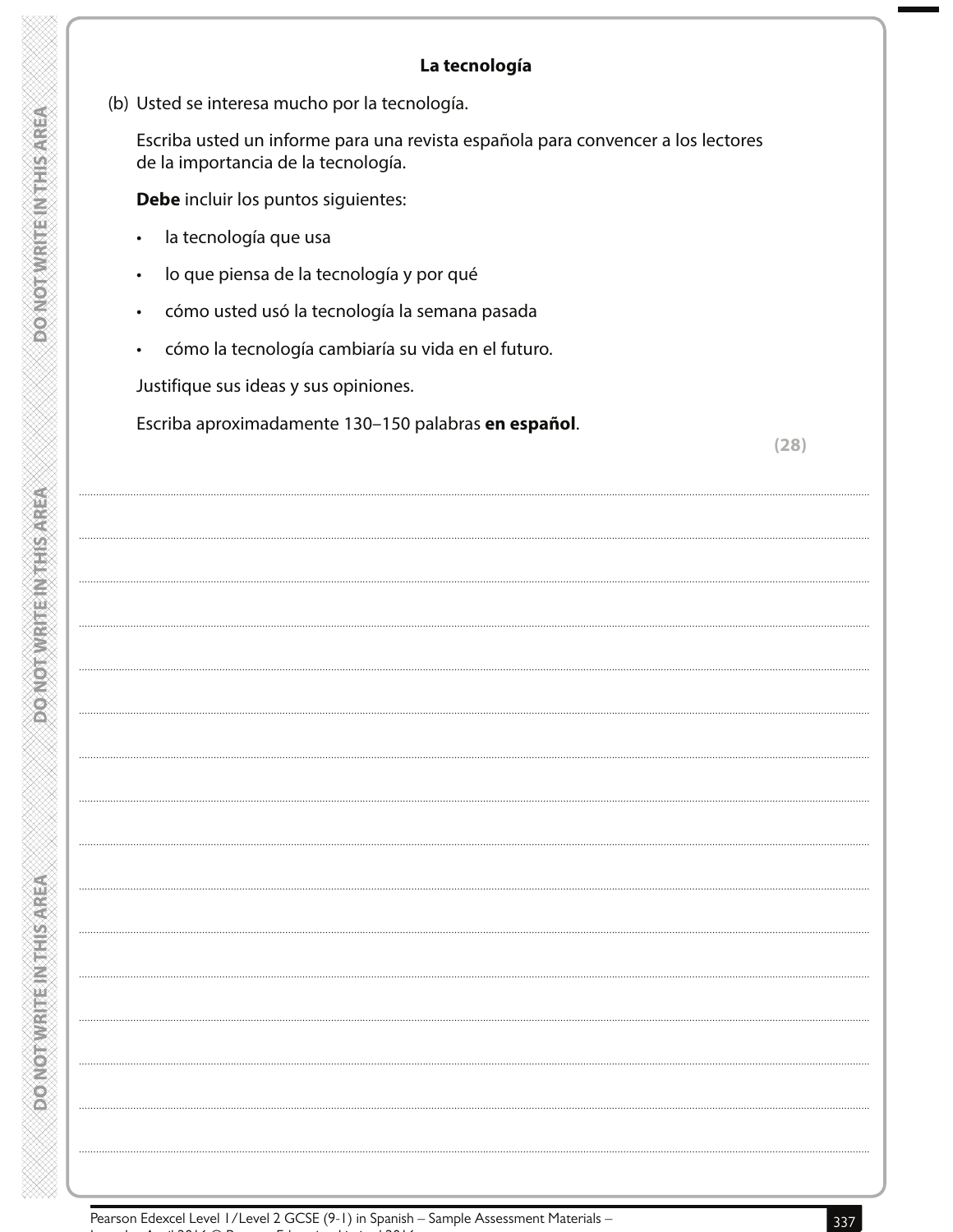|   | <b>DOMOTHWRITERNING</b>         |
|---|---------------------------------|
|   |                                 |
|   |                                 |
|   |                                 |
|   |                                 |
|   |                                 |
|   |                                 |
|   |                                 |
|   |                                 |
|   |                                 |
|   |                                 |
|   |                                 |
|   |                                 |
|   |                                 |
|   |                                 |
|   |                                 |
|   |                                 |
|   |                                 |
|   |                                 |
|   |                                 |
|   |                                 |
|   |                                 |
|   |                                 |
|   | <b>DOMORAL REPORTS</b>          |
|   |                                 |
|   |                                 |
|   |                                 |
|   |                                 |
|   |                                 |
|   |                                 |
|   |                                 |
|   |                                 |
|   |                                 |
| . |                                 |
|   |                                 |
|   |                                 |
|   |                                 |
|   | postosiam article in the series |
|   |                                 |
|   |                                 |
|   |                                 |
|   |                                 |
|   |                                 |
|   |                                 |
|   |                                 |
|   |                                 |
|   |                                 |
|   |                                 |
|   |                                 |
|   |                                 |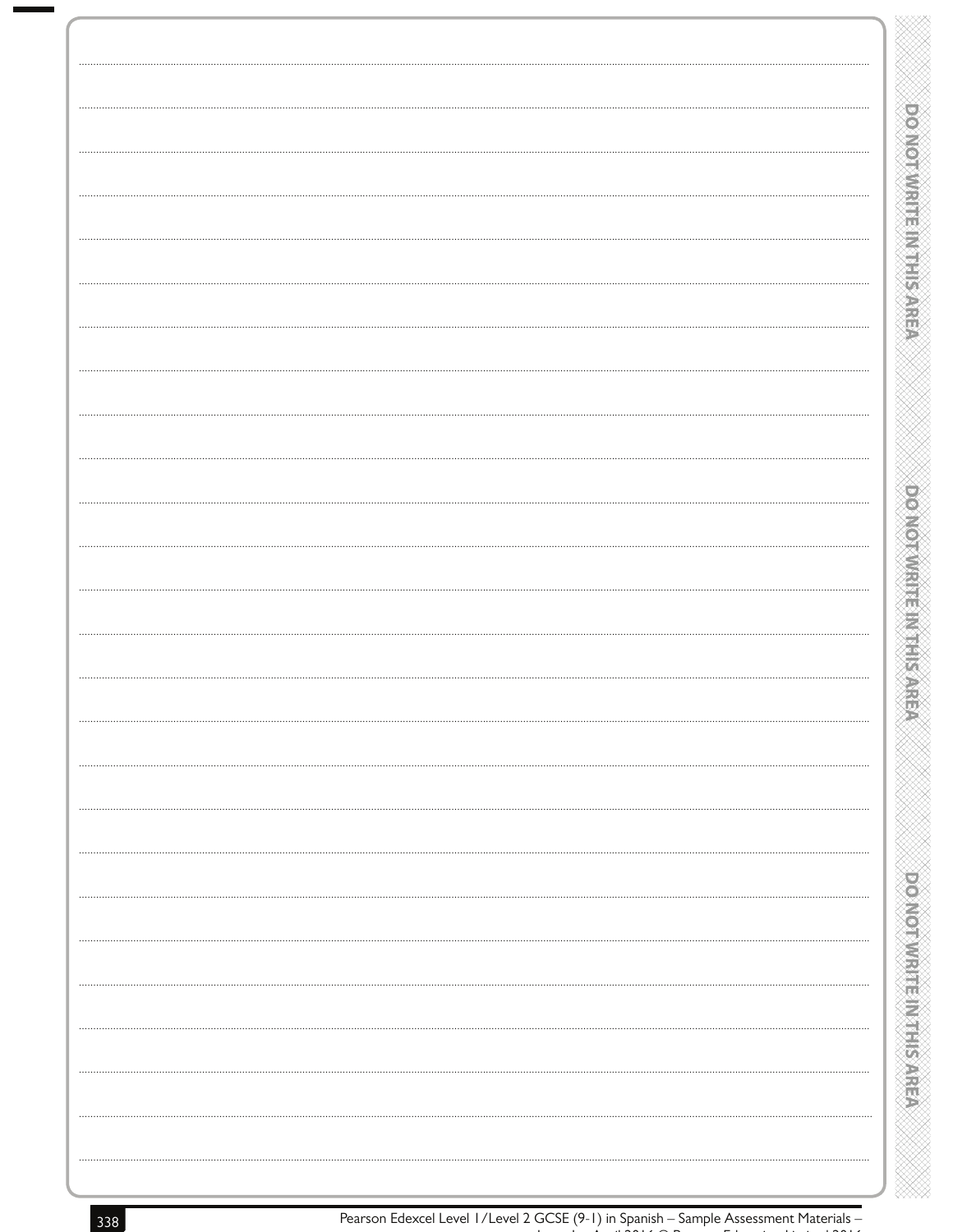|                                | .                                 |
|--------------------------------|-----------------------------------|
|                                |                                   |
|                                |                                   |
|                                |                                   |
|                                |                                   |
|                                |                                   |
|                                |                                   |
|                                |                                   |
|                                |                                   |
|                                |                                   |
|                                |                                   |
|                                |                                   |
|                                |                                   |
|                                |                                   |
|                                |                                   |
|                                |                                   |
|                                |                                   |
|                                |                                   |
|                                |                                   |
|                                |                                   |
|                                |                                   |
|                                |                                   |
|                                |                                   |
|                                |                                   |
|                                |                                   |
|                                |                                   |
|                                |                                   |
|                                |                                   |
|                                |                                   |
|                                |                                   |
|                                |                                   |
|                                |                                   |
|                                |                                   |
|                                |                                   |
|                                |                                   |
|                                |                                   |
|                                |                                   |
|                                |                                   |
|                                |                                   |
|                                |                                   |
|                                |                                   |
|                                |                                   |
|                                |                                   |
|                                |                                   |
|                                |                                   |
|                                |                                   |
| <b>POINOT WRITEIN ITS AREA</b> |                                   |
|                                |                                   |
|                                |                                   |
|                                |                                   |
|                                |                                   |
|                                | (Total for Question 2 = 28 marks) |